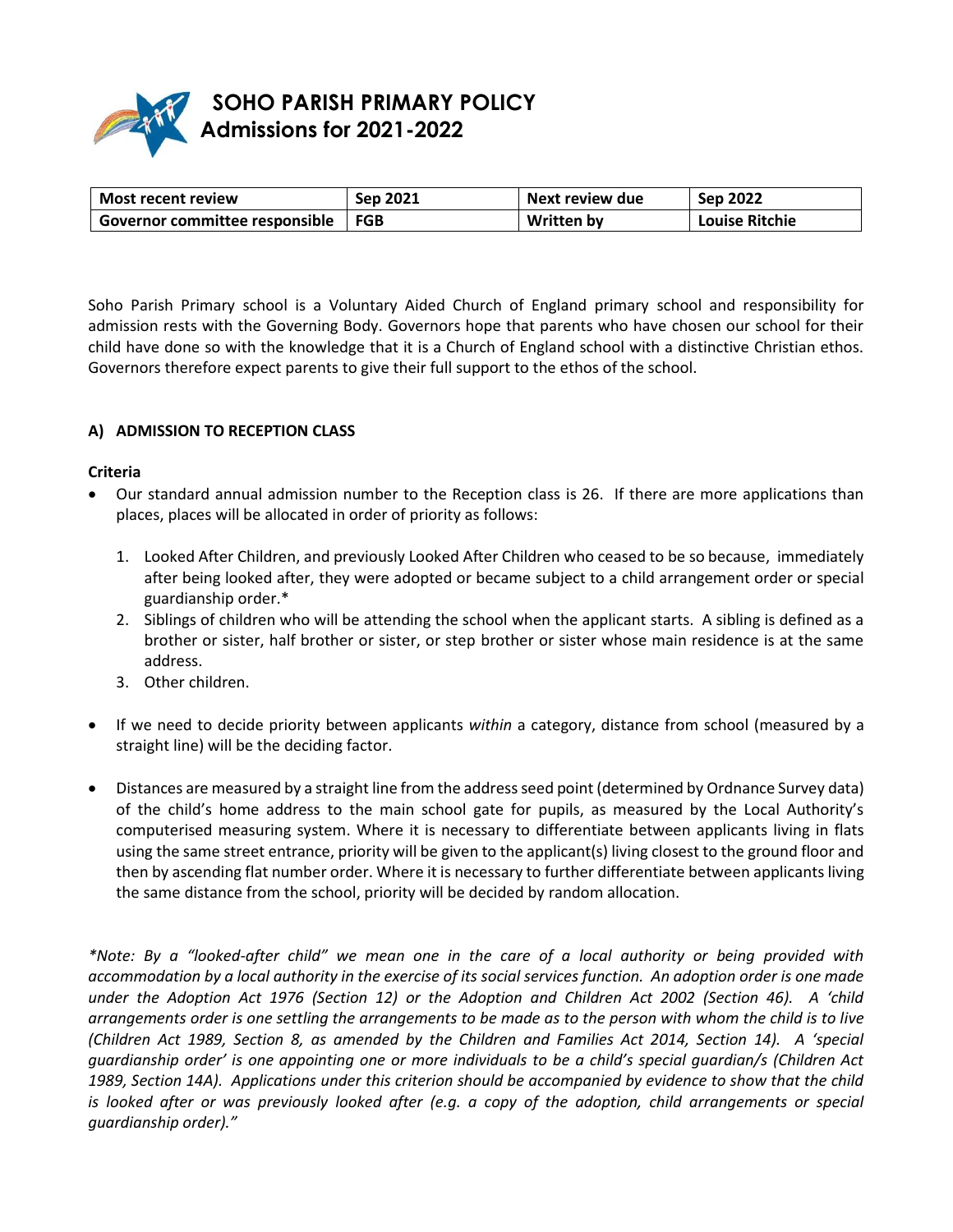### **Application procedure and timetable**

- Applications for our Reception class 2021-22 should be made via the Common Application Form for your home local authority either online (preferable) or on paper and returned to them by **15th January 2021**. The website portal for Westminster residents is **westminster.gov.uk/admissions.**
- There is **no** supplementary form for admission to Soho Parish.
- Your Authority will inform parents of the outcome of their application on **16th April 2021**.
- Late applicants (whose forms are received after 15<sup>th</sup> January 2021) will be offered the opportunity to remain on the waiting list and will be offered places, should these become available, following the same priority order as above.

# **Offers & deferrals of places**

Where a place is offered, it is for a full-time place from the September following the child's fourth birthday;

The place may be deferred until later in the school year but not beyond the point at which the child reaches compulsory school age (the term after their fifth birthday) or beyond the start of the final term of reception. This means that:

- Children born between 1st September to 31st December have the right to defer entry until **January**  within the same academic year
- Children born between 1st January and 31st March have the right to defer entry until **April** within the same academic year
- Children born between 1st April and 31st August have the right to defer entry until **April** within the same academic year. Technically this is not the first term after their child's 5th birthday, however the Admissions Code states the deferral cannot be "beyond the beginning of the final term of the school year".
- The school will hold any deferred place for the child.
- Where parents wish, a child may attend part-time until they reach compulsory school age.
- For children whose fifth birthday falls between 1 April 2021 and 31 August 2022, parents who do not wish them to start school in school year 2021-22, but to be admitted in September 2022 for school year 2022-23, should discuss this with the school at an early stage and read section C) below.

We strongly encourage parents who may be considering deferred entry or part-time schooling to discuss this with the school in advance of entry.

# **B) ADMISSION TO OTHER YEAR GROUPS**

We can admit children at any time, subject to there being a place available. If you are interested in applying, we strongly suggest that you first contact the school to arrange a visit. If we do not have a place available, you may ask to be placed on our waiting list.

# **Criteria**

 The same criteria as outlined for Reception in Section A will be applied to waiting-list applicants seeking places in other year groups.